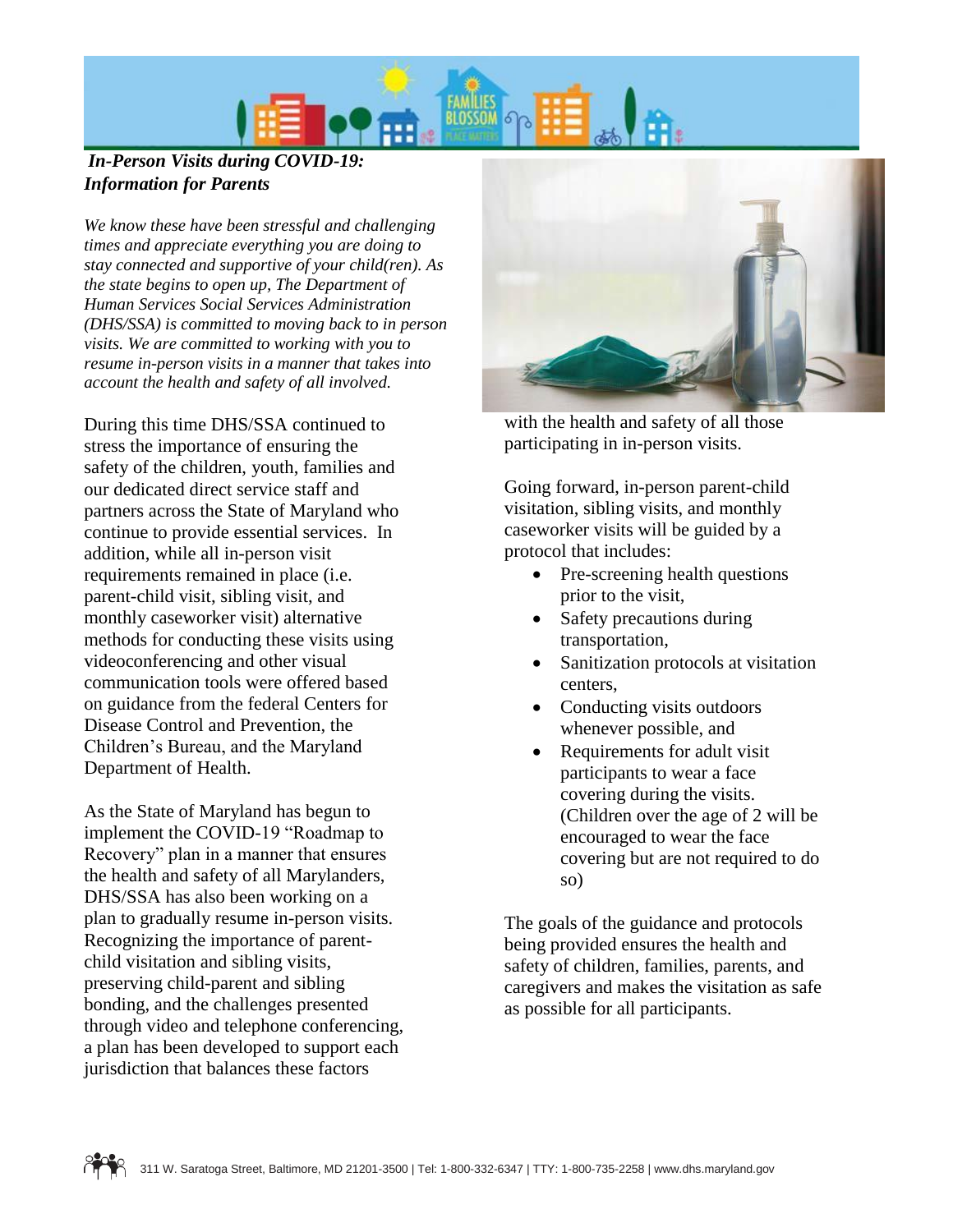

Beginning July 1, 2020, staff will do their best to schedule in-person family visitation, sibling visits, and monthly caseworker visits as quickly as possible. Due to jurisdiction environmental readiness and a decreased availability of resources, including visit supervision and transportation, it will not be possible to accommodate in-person visits for every family in the first few days after in-person visits resumes. It is likely that over the next few months family visits will consist of a combination of in-person, videoconferencing/telephone contacts, and other visual communication tools.

## *Prior to the Visit*

The Maryland DHS/SSA Visitation Agreement (Attachment) outlines the expectations of in-person visits that participants will be required to review and discuss with the parent and his/her attorney, as well as the resource parents, older children, and the staff supervising the visit prior to resuming in-person visits with their children.

Listed below are some of the key points outlined in the Maryland DHS/SSA Visitation Agreement:

- Do not attend in-person visits if you:
	- Have tested positive or were clinically diagnosed with COVID-19 in the last 14 Days;
	- Were in close contact with someone who has COVID-19 in the last 14 days; or
	- Are displaying symptoms of COVID-19 which includes:
		- Fever or chills
		- **Cough**
		- Shortness of breath or difficulty breathing
		- **Fatigue**
- Muscle or body aches
- **Headache**
- New loss of taste or smell
- Sore throat
- Congestion or runny nose
- Nausea or vomiting
- Diarrhea

## *During the Visit*

All adults involved in in-person visitation must wear a face covering. Children over the age of two years should be encouraged, but not required, to wear face coverings.

- We recognize that the requirement to use face coverings during the visit may present challenges, particularly with younger children who do not understand the purpose of the face covering. Attached is guidance for parents and resource parents on how to prepare young children to visit with parents who are wearing a face covering.
- Face coverings are mandatory for those visiting medically fragile children and youth.

During the visit please help to ensure your health and safety and the health and safety of others by:

- Monitoring for symptoms of COVID-19;
- Washing your hands with soap and water for at least 20 seconds or using hand sanitizer as outlined in the Visitation Agreement;
- Encouraging children to wash their hands frequently; and
- Sanitizing toys brought to the visit at the beginning of the visit.

Objective temperature assessment is required for visitation involving medically fragile children or youth. Temperatures must be less than 100.4 degrees Fahrenheit (38 degrees Celsius) in order